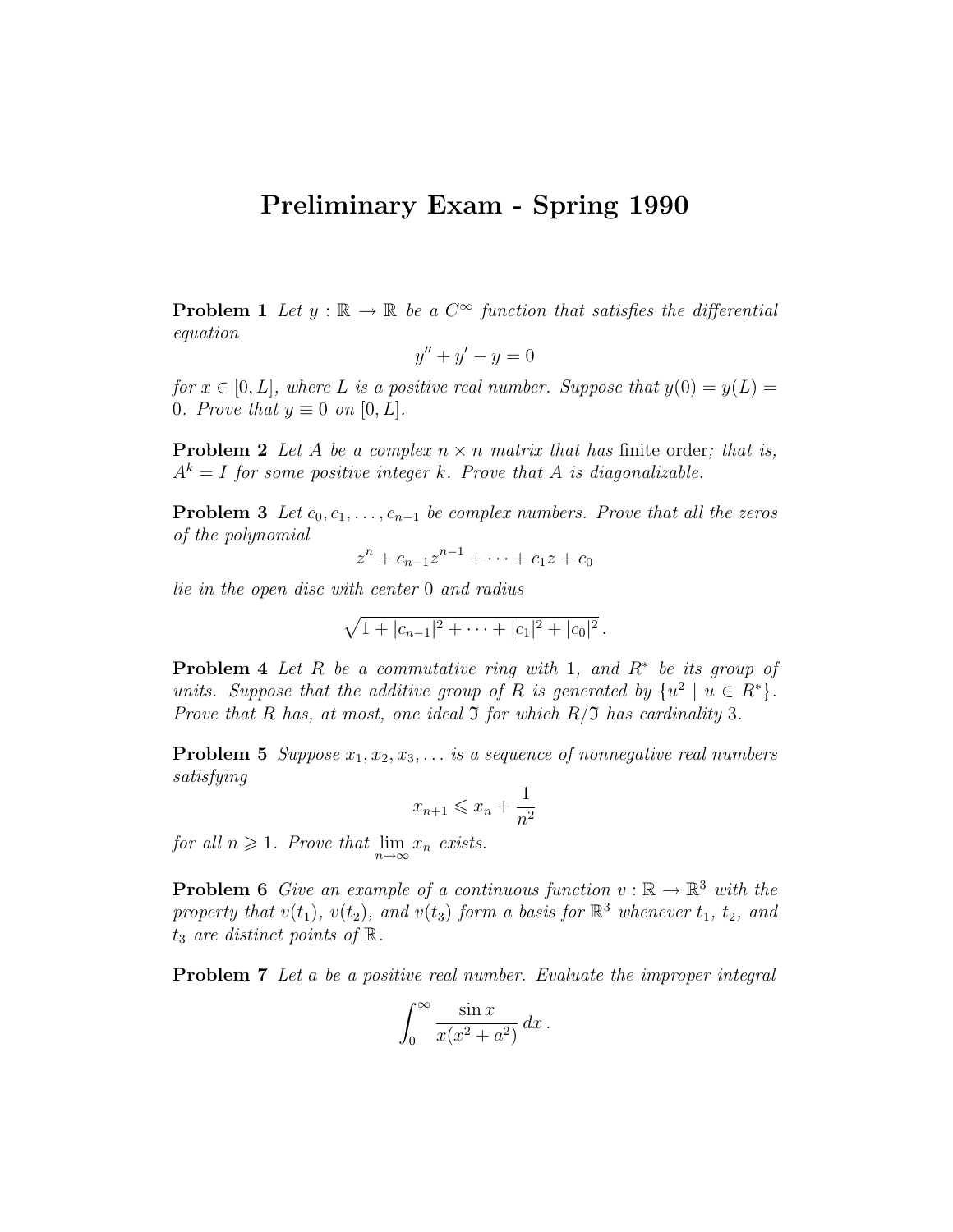**Problem 8** Let  $\mathbb{C}^*$  be the multiplicative group of nonzero complex numbers. Suppose that H is a subgroup of finite index of  $\mathbb{C}^*$ . Prove that  $H = \mathbb{C}^*$ .

**Problem 9** Let the real valued function  $f$  on  $[0,1]$  have the following two properties:

- If  $[a, b] \subset [0, 1]$ , then  $f([a, b])$  contains the interval with endpoints  $f(a)$ and  $f(b)$  (i.e., f has the Intermediate Value Property).
- For each  $c \in \mathbb{R}$ , the set  $f^{-1}(c)$  is closed.

Prove that f is continuous.

**Problem 10** Show that there are at least two nonisomorphic nonabelian groups of order 24, of order 30 and order 40.

**Problem 11** Let the function f be analytic and bounded in the complex halfplane  $\Re z > 0$ . Prove that for any positive real number c, the function f is uniformly continuous in the half-plane  $\Re z > c$ .

**Problem 12** Let n be a positive integer, and let  $A = (a_{ij})_{i,j=1}^n$  be the  $n \times n$ matrix with  $a_{ii} = 2$ ,  $a_{i\pm 1} = -1$ , and  $a_{ij} = 0$  otherwise; that is,

|  | 2        |                                         |             |                                                                              |          | $\overline{0}$ | $\overline{0}$ |                |                      |
|--|----------|-----------------------------------------|-------------|------------------------------------------------------------------------------|----------|----------------|----------------|----------------|----------------------|
|  |          |                                         |             | $\begin{array}{cccc} -1 & 0 & 0 & \cdots \\ 2 & -1 & 0 & \cdots \end{array}$ |          |                | $\overline{0}$ |                |                      |
|  | $\Omega$ | $-1$                                    | $2^{\circ}$ | $-1$                                                                         | .        |                |                | $\theta$       |                      |
|  | $\theta$ | $\overline{0}$                          | $-1$        | $2 \cdots$                                                                   |          |                | $\overline{0}$ |                |                      |
|  |          | $\mathcal{A}^{\text{max}}_{\text{max}}$ |             |                                                                              |          |                | 的复数生活性         |                | $\ddot{\phantom{0}}$ |
|  |          | $\boldsymbol{0}$                        | 0           | $\overline{0}$                                                               | .        |                | $-1$           |                |                      |
|  |          | 0                                       |             | $\overline{0}$                                                               | ٠        | 1              | $2\,$          |                |                      |
|  |          | 0                                       | 0           | $\overline{0}$                                                               | $\ldots$ | 0              | $-1$           | $\overline{2}$ |                      |

Prove that every eigenvalue of A is a positive real number.

**Problem 13** Let f be an infinitely differentiable function from  $\mathbb R$  to  $\mathbb R$ . Suppose that, for some positive integer  $n$ ,

$$
f(1) = f(0) = f'(0) = f''(0) = \dots = f^{(n)}(0) = 0.
$$

Prove that  $f^{(n+1)}(x) = 0$  for some x in  $(0, 1)$ .